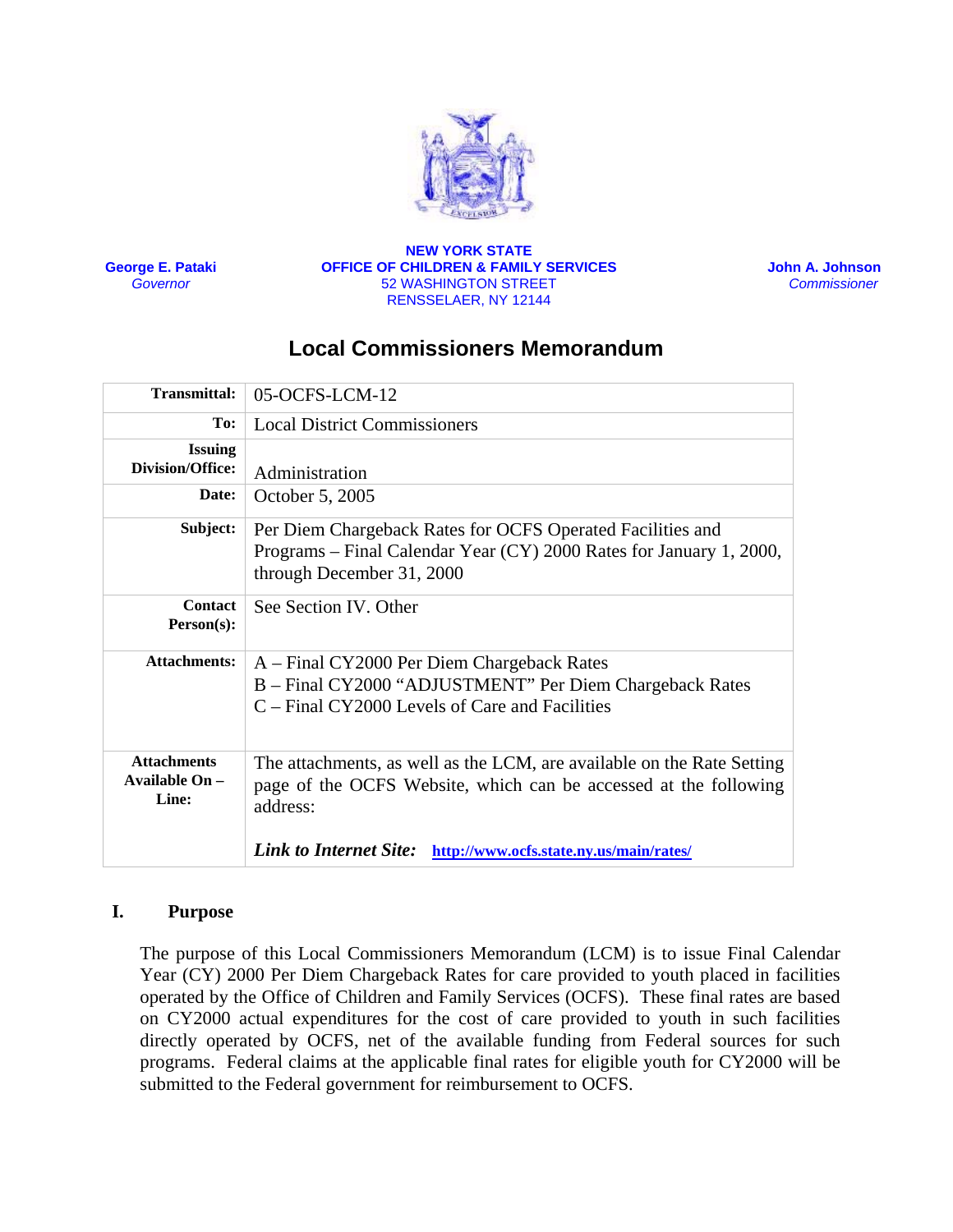### **II. Background**

Per Diem Chargeback Rates for OCFS facilities are used for billing the care provided to youth placed in residential facilities directly operated by OCFS. Rates used for such billing purposes are initially calculated and billed as "interim rates" subject to a reconciliation of the actual expenditures for each base period. Local social services districts are required to make payments based on interim rates, which are charged to them on a quarterly basis in the OCFS quarterly cost-of-care bills.

When "final rates" are determined for each level of care for a prior period, such rates are calculated using a methodology approved by the State's Division of the Budget and certified in accordance with Section 529 of the Executive Law. Bills that reconcile the differences between interim and final rates for prior periods are issued to local social services districts for care provided to youth for which they are responsible.

### **III. Program Implications**

Final CY2000 Per Diem Chargeback Rates specified in Attachment A of this LCM have been approved by the State's Division of the Budget and certified in accordance with Section 529 of the Executive Law. These rates will be used to bill for the differences between the interim and final rates for youth placed in applicable OCFS facilities during the period of January 1, 2000, through December 31, 2000. For such CY2000 reconciliation bills, each fiscally responsible local district will receive a set of three reports that are separate and distinct from the regular quarterly cost-of-care bills. Those reports will be labeled as follows:

- One report will re-present the quarterly bills for CY2000 based on interim rates and applicable care days (labeled "OLD"). This report will reflect previous billings at interim rates.
- A second report will re-present the quarterly bills for CY2000 based on final rates and applicable care days (labeled "NEW"). This report will reflect previous billings at final rates.
- A third report will present the reconciled differences between the "OLD" and the "NEW" reports as it relates to the changes from interim to final rates (labeled "ADJ"). Attachment B specifies the differences between interim and final rates (referred to as "ADJUSTMENT" Rates), which will be reflected in the bills labeled "ADJ."

### o **Local districts will be required to pay the "ADJ" bills once they are issued.**

Quarterly billings for periods subsequent to CY2000 will continue to reflect existing interim rates. Efforts are being made to catch up the process of finalizing rates for those periods. OCFS will communicate the final rates determined for each prior period, and specify the "ADJUSTMENT" rates for each period, in subsequent LCMs. The issuance of "ADJ" bills for prior periods not yet finalized will follow the issuance of an LCM for each of those periods.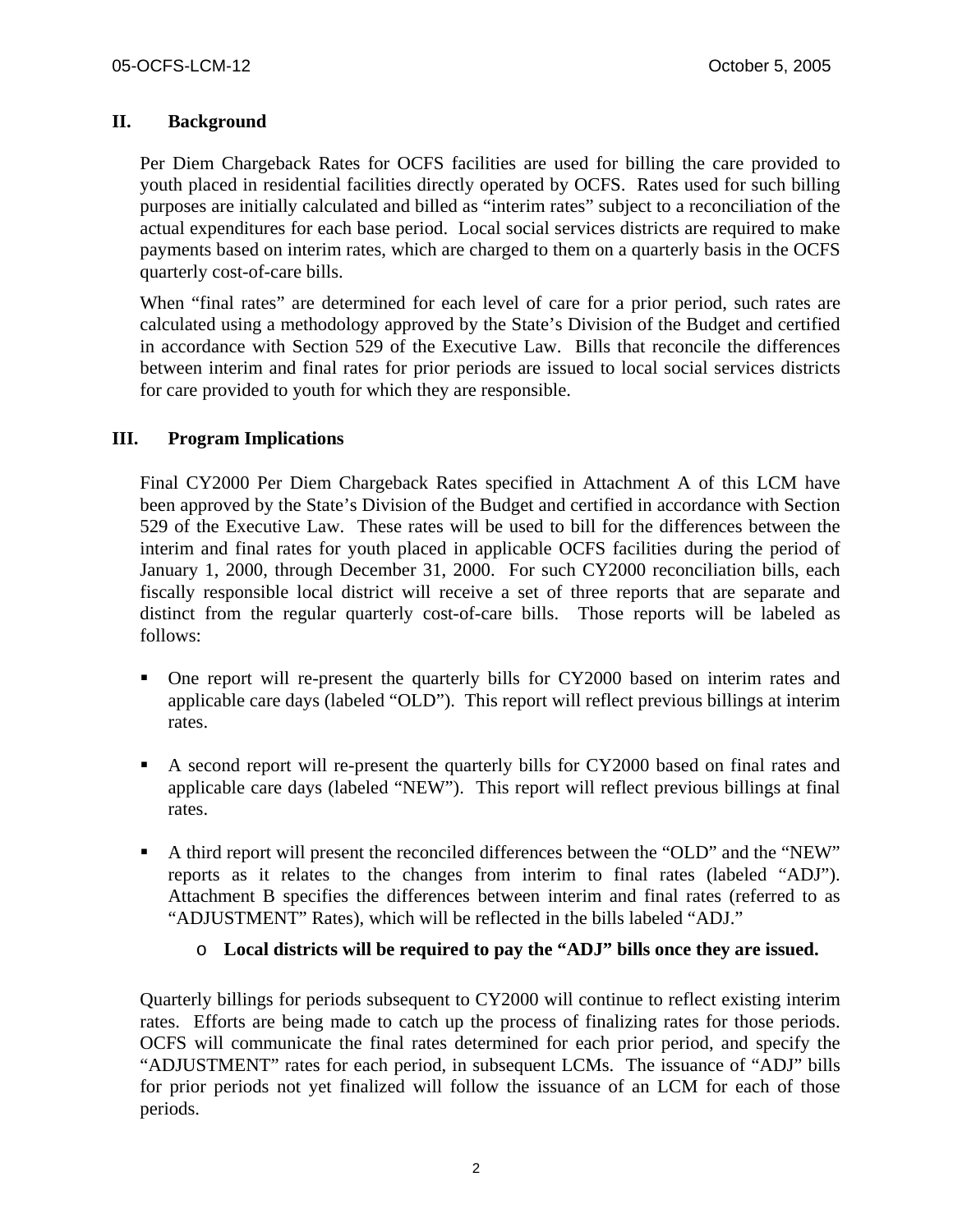### **IV. Other**

Contacts for questions about the issues related to this LCM are as follows:

For questions concerning rate-related issues, please contact Daniel Zeidman, OCFS Rate Setting, at (518) 474-1384; or by e-mail through Outlook or Exchange; or through the Internet: [Daniel.Zeidman@ocfs.state.ny.us](mailto:Daniel.Zeidman@ocfs.state.ny.us)

For placement-related questions about specific youth, please contact Ralph Morano of the Bureau of Classification and Movement at (518) 486-4642; or by e-mail through Outlook or Exchange; or through the Internet: [Ralph.Morano@ocfs.state.ny.us](mailto:Ralph.Morano@ocfs.state.ny.us)

For payment questions, please contact Mark Sullivan of the Bureau of Financial Operations at (518) 486-6973; or by e-mail through Outlook or Exchange; or through the Internet: [Mark.Sullivan@ocfs.state.ny.us](mailto:Mark.Sullivan@ocfs.state.ny.us)

Bills will be issued according to the usual procedures for chargeback billing, which means that payments or correspondence about bills should be directed as follows:

NYS Office of Children and Family Services Care and Maintenance Claims Unit Capital View Office Park 52 Washington Street Rensselaer, New York 12144-2375

Copies of this LCM should be shared with accounting supervisors and other staff associated with these programs.

*s/s Susan A. Costello* 

**Issued By**  Name: Susan A. Costello Title: Deputy Commissioner for Administration Division/Office: Administration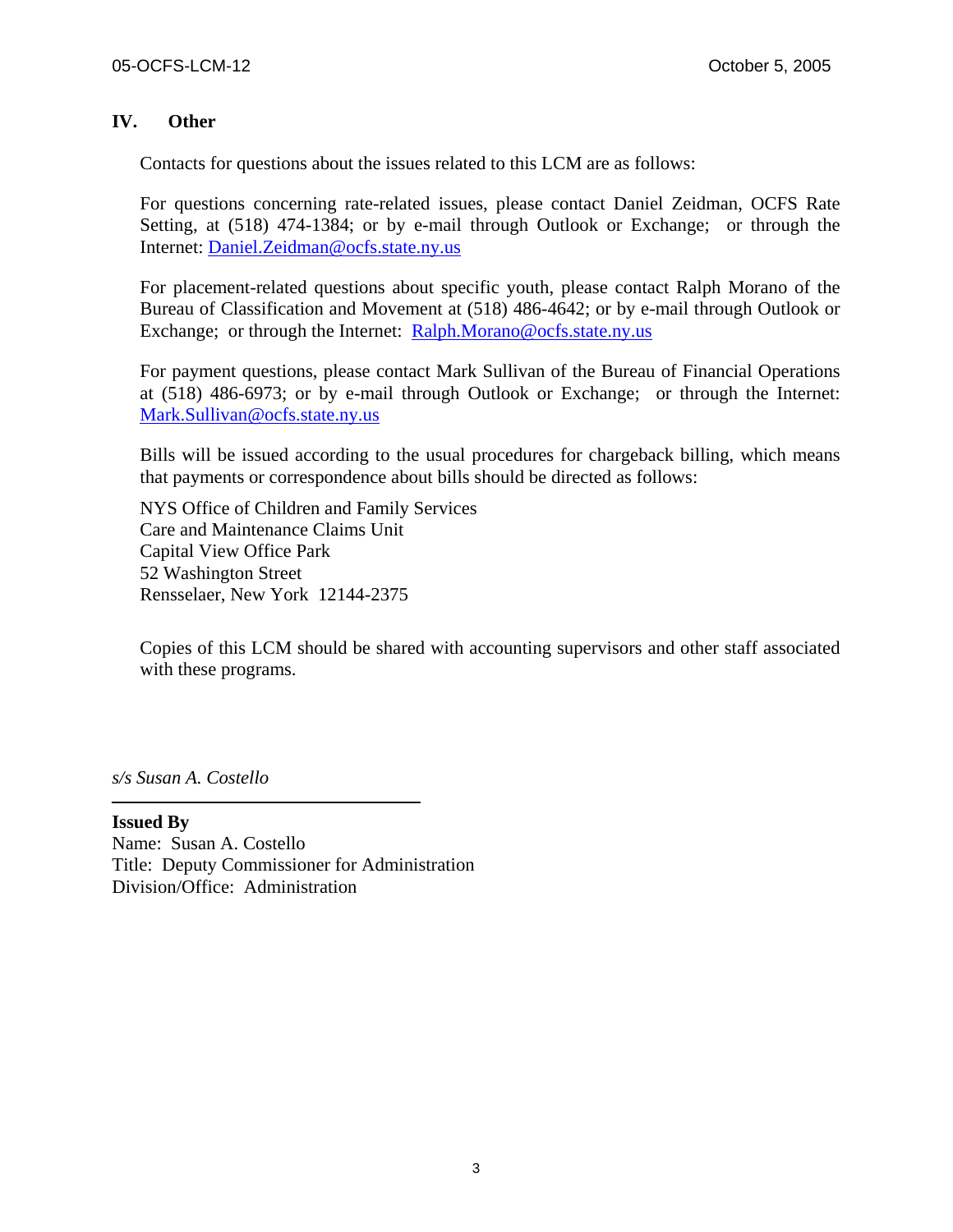Attachment A

| Level          | Program                                         | <b>Per Diem Rates</b> |
|----------------|-------------------------------------------------|-----------------------|
|                |                                                 |                       |
| 1              | <b>Secure Residential Services</b>              | 262.69                |
| 2              | <b>Limited Secure Residential Services</b>      | 223.15                |
| 3              | <b>Non-Community Based Residential Services</b> | 234.51                |
| $\overline{4}$ | <b>Community Residential Homes</b>              | 209.31                |
| 5              | <b>Family Foster Care</b>                       | 62.41                 |
| 6              | <b>Evening Reporting Centers</b>                | 104.28                |

## **Final Calendar Year 2000 Section 529 Per Diem Chargeback Rates**

# **Final Calendar Year 2000 Title IV-E\* Per Diem Chargeback Rates**

|                |                                                 | Title IV-E     |
|----------------|-------------------------------------------------|----------------|
| Level          | Program                                         | Per Diem Rates |
|                |                                                 |                |
| 3              | <b>Non-Community Based Residential Services</b> | 215.40         |
| $\overline{4}$ | <b>Community Residential Homes</b>              | 208.08         |
| 5              | <b>Family Foster Care</b>                       | 67.67          |

\* Where a child has been determined to be Title IV-E eligible, the Title IV-E per diems are used in the billing procedure to determine a federal share for each payment line for such a child.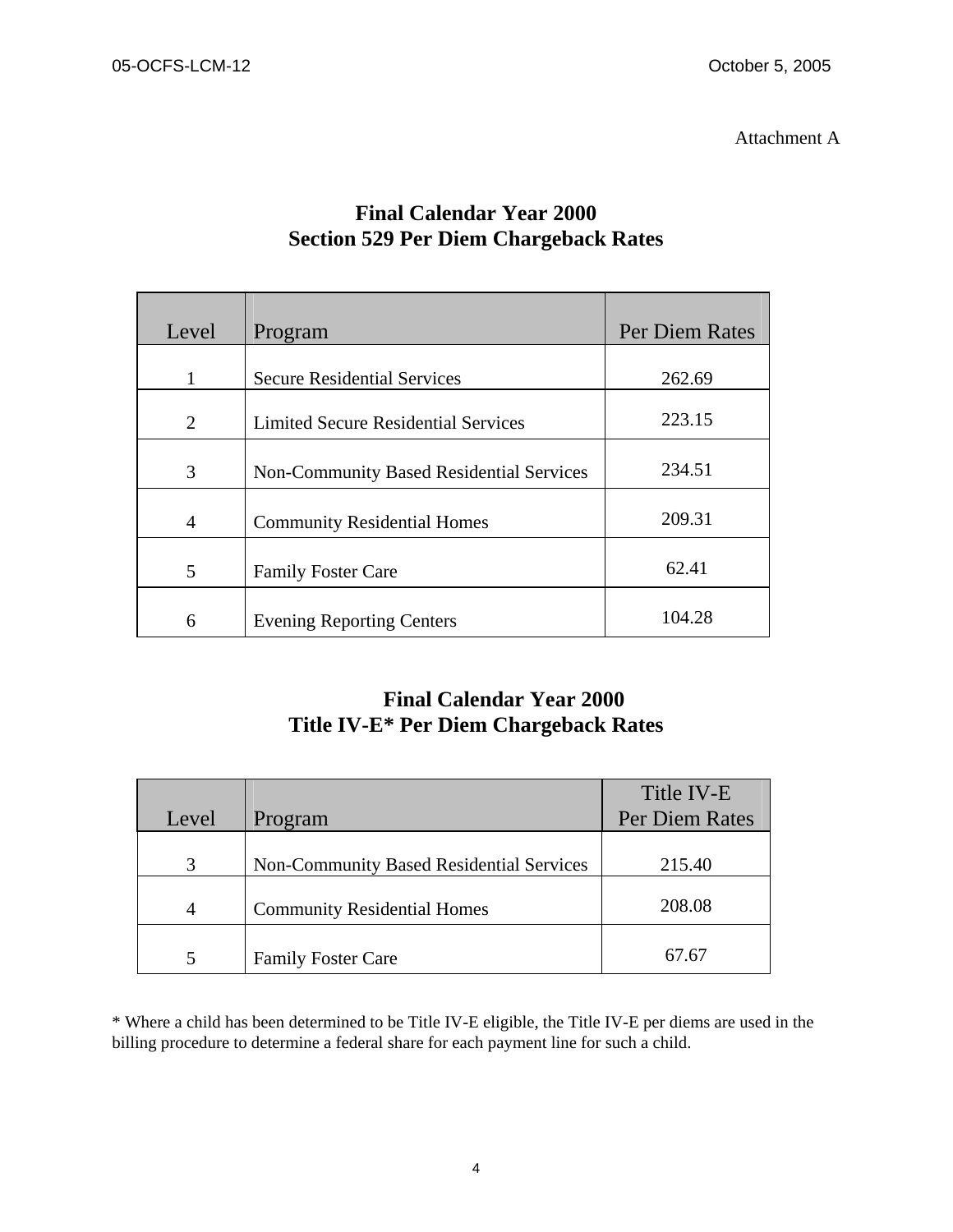# **"ADJUSTMENT" Rates Final Calendar Year 2000 Section 529 Per Diem Chargeback Rates**

| Level          | Program                                         | <b>Per Diem Rates</b> |
|----------------|-------------------------------------------------|-----------------------|
|                |                                                 |                       |
| 1              | <b>Secure Residential Services</b>              | 18.65                 |
|                |                                                 |                       |
| 2              | <b>Limited Secure Residential Services</b>      | 26.79                 |
|                |                                                 |                       |
| 3              | <b>Non-Community Based Residential Services</b> | 32.40                 |
|                |                                                 |                       |
| $\overline{4}$ | <b>Community Residential Homes</b>              | 33.21                 |
|                |                                                 |                       |
| 5              | <b>Family Foster Care</b>                       | 8.44                  |
|                |                                                 |                       |
| 6              | <b>Evening Reporting Centers</b>                | 1.62                  |

# **"ADJUSTMENT" Rates Final Calendar Year 2000 Title IV-E\* Per Diem Chargeback Rates**

| Level | Program                                         | Title IV-E<br>Per Diem Rates |
|-------|-------------------------------------------------|------------------------------|
| 3     | <b>Non-Community Based Residential Services</b> | 32.39                        |
| 4     | <b>Community Residential Homes</b>              | 39.01                        |
| 5     | <b>Family Foster Care</b>                       | 14.05                        |

\* Where a child has been determined to be Title IV-E eligible, the Title IV-E per diems are used in the billing procedure to determine a federal share for each payment line for such a child.